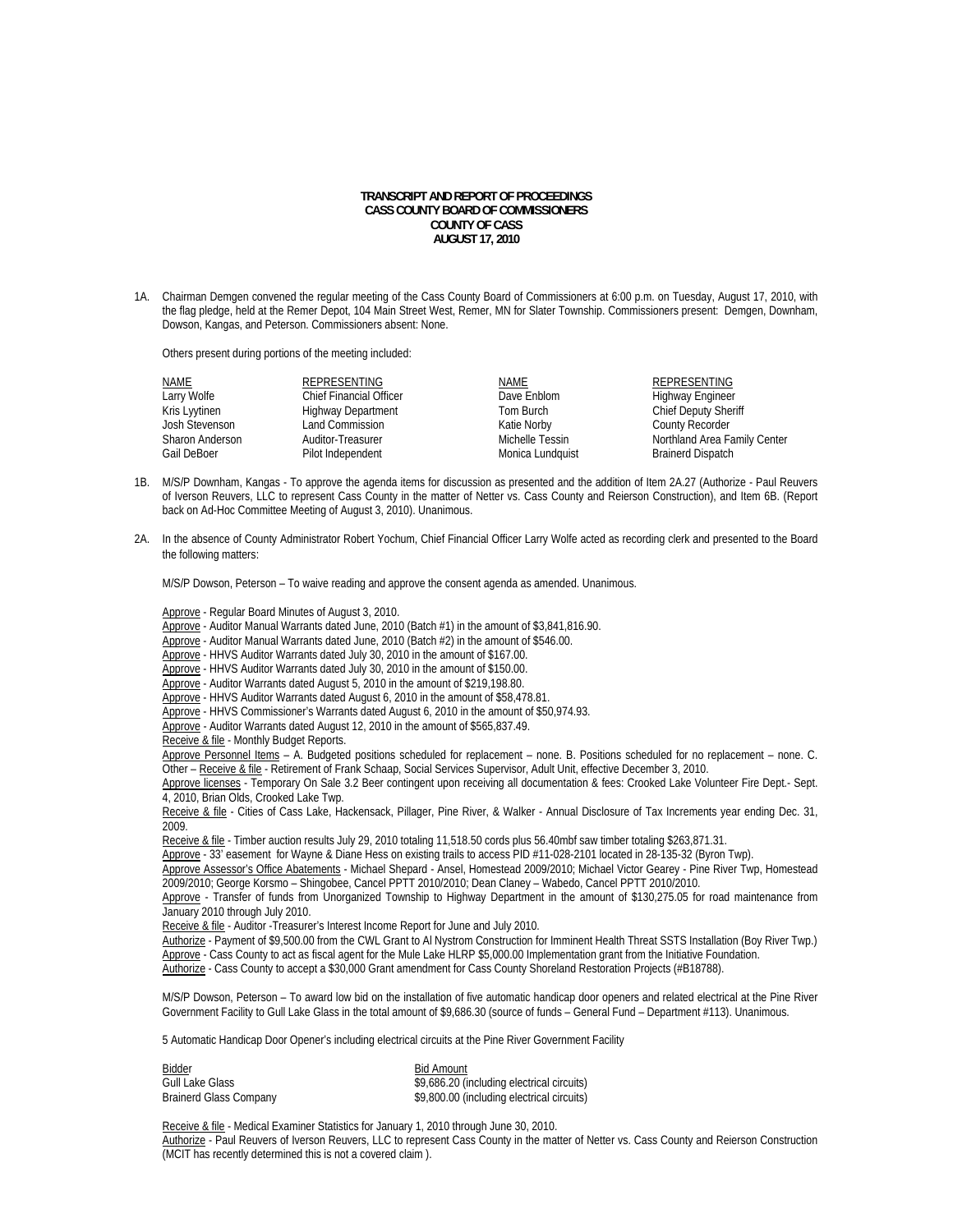2B. Northland Area Family Service Center Director Michelle Tessin, discussed the 2011 Program and Service detail submitted by each of the five Family Centers (Northland, Pillager, Pine River-Backus, HOWA, and Cass Lake) in accordance with the August 17, 2010 Board approval of contracts to provide services to residents of Cass County including children, adults and families.

M/S/P Peterson, Downham – To approve the 2011 Program and Service detail submitted by each of the five Family Centers (Northland, Pillager, Pine River-Backus, HOWA, and Cass Lake) in accordance with the August 17, 2010 Board approval of contracts to provide services to residents of Cass County including children, adults and families. Unanimous.

2C. Mr. Wolfe presented a draft agenda for meetings with Leech Lake Tribal Council on Tuesday, September 7, 2010, beginning at 1:00 P.M. in the Cass County Board of Commissioners Meeting Room, Walker to post the Leech Lake Band of Ojibwe flag in the Board Room, and then a Joint Meeting beginning at 2:00 P.M. at Northern Lights Event Center, Walker, MN to discuss current collaborations.

 M/S/P Dowson, Downham – To approve the draft agenda including a flag ceremony on Tuesday, September 7, 2010, beginning at 1:00 P.M., in the Cass County Board of Commissioners Meeting Room, Walker (posting the Leech Lake Band of Ojibwe flag in the Commissioners Board Room), and then a Joint Meeting to be held beginning at 2:00 P.M. at Northern Lights Event Center, Walker, MN. Unanimous.

3A. Chairman Demgen read the Public Hearing Notice on the revocation of County road status for Old County 52 – Near Graves Lake. David Enblom and Kris Lyytinen reported their recommended improvements by the County prior to reversion of the subject roads to Slater Township. Mr. Enblom also reaffirmed that pursuant to MN Statute the road authority transfer would be effective two years after adoption of Resolution No. 41-10 by the County Board. Mr. Wolfe added that no written responses have been received as a result of the public notice. No one at the meeting requested to be heard on this subject.

Commissioner Peterson offered Resolution No. 41-10 and moved its adoption; Commissioner Downham seconded:

Pursuant to MN Statute 163.11, Subd. 5, it appears to the Cass County Board of Commissioners, State of Minnesota; that Cass County part of the former County Roads, known as Old County 52, located within Slater Township MN, should be revocated to the political subdivision for which it lies.

Cass County right-of-way turnback to Slater Township CCSO #2010.022

Old County Road Number 52.

That part of old County Road Number 52 (formerly known as State Aid Road #1) in the Southwest Quarter of the Northeast Quarter, the Northwest Quarter of the Northeast Quarter, Government Lot 2 and Government Lot 3, all in Section 14, Township 142 North, Range 26 West, Cass County, Minnesota, lying westerly of the westerly right-of-way established for County State Aid Highway Number 52 defined in Project Number S.A.P. 11-652-01 as approved July 6, 1999.

Included is that part of Old County Road #52 as dedicated in the plat of DEER HAVEN DEVELOPMENT according to the record plat thereof on file in the office of the Cass County Recorder.

Resolution No. 41-10 was adopted by majority vote: Ayes: Demgen, Downham, Dowson, Kangas, Peterson. Nays: None.

4A. Highway Engineer David Enblom presented the bid results for SAP 11-607-11 (Bridge replacement - CSAH 7 east of Longville) that had been opened on Monday, August 16, 2010.

M/S/P Peterson, Downham – To accept the apparent low bid (opened on August 16, 2010) and authorize a construction contract for SAP 11- 607-11 (Bridge replacement - CSAH 7 east of Longville) to Duininck Inc. in the amount of \$630,873.32. Unanimous.

Project No.: SAP 011-607-011 - Replace Bridge No. 11505 Engineers Estimate: \$550,081.50

| <b>Bidder</b>                       | Bid Amount   | Percent Over/Under Estimate |
|-------------------------------------|--------------|-----------------------------|
| Duininck Inc.                       | \$630,873.32 | 14.69% Over Estimate        |
| Restone Construction Co., Inc.      | \$733.076.11 | 33.27% Over Estimate        |
| Robert R. Schroeder Const. Inc.     | \$838,022.11 | 52.35% Over Estimate        |
| <b>Swingen Construction Company</b> | \$908,791.70 | 65.21% Over Estimate        |

Mr. Enblom presented Resolution No. 42.10 that any non-participating costs of the bridge will be appropriated from funds available to the County of Cass, and that any State Bridge Fund monies appropriated for the bridge but not required, based on the final estimate, shall be returned to the Minnesota State Transportation Fund.

Commissioner Peterson offered Resolution No. 42-10 and moved its adoption; Commissioner Downham seconded:

WHEREAS, the County of Cass has authorized the Cass County Highway Department to apply for State Bridge Funds for the replacement of Bridge No. 11505, over Inguadona Bay on CSAH 7 in Cass County and:

WHEREAS, the amount of the project, SAP 11-607-11, that is participating from State Bridge Funds is \$275,969.84 by reason of the lowest responsible bid.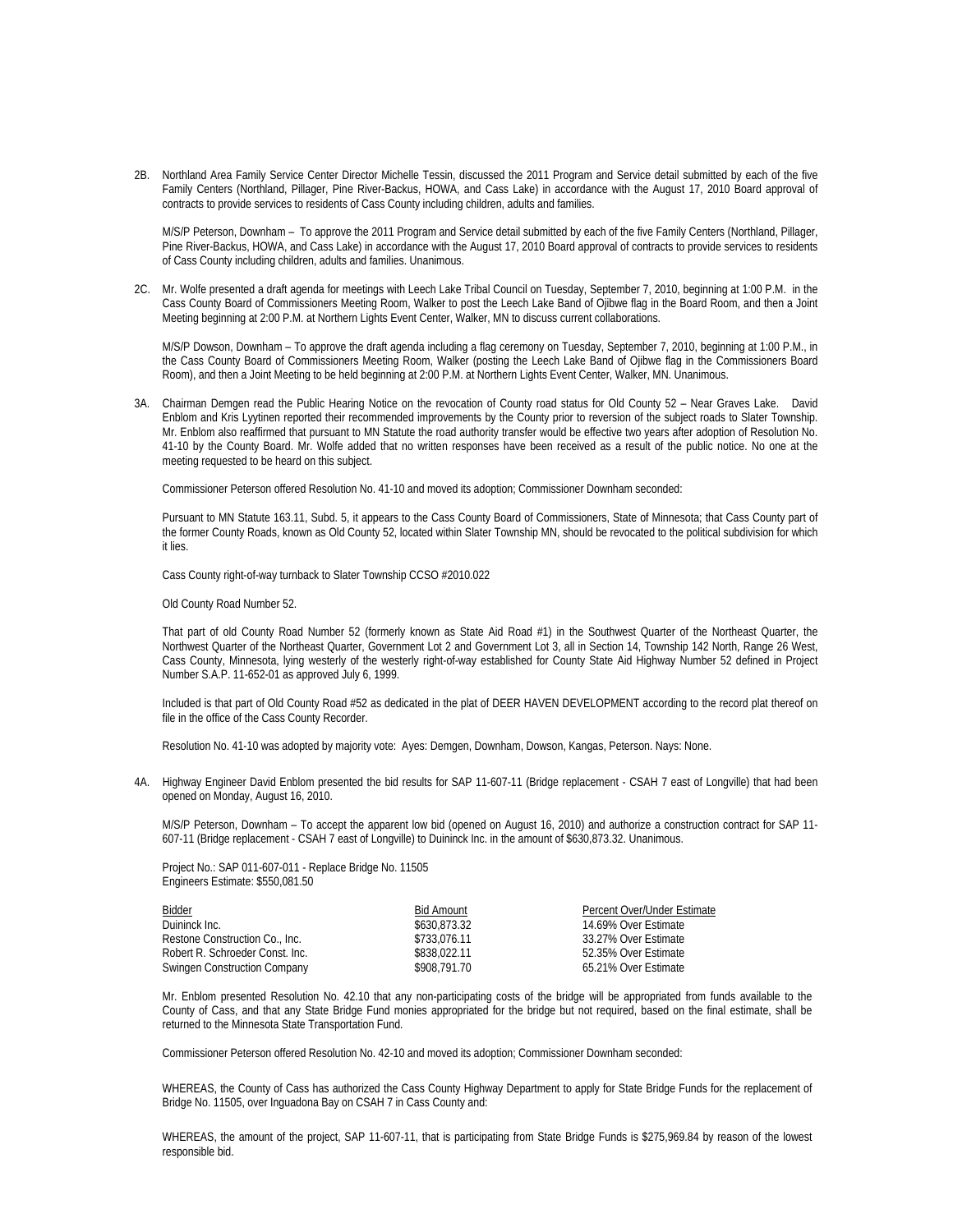NOW THEREFORE, BE IT RESOLVED, that the County of Cass does hereby affirm that any non-participating costs of the bridge will be appropriated from funds available to the County of Cass, and that any State Bridge Fund monies appropriated for the bridge but not required, based on the final estimate, shall be returned to the Minnesota State Transportation Fund.

Resolution No. 42-10 was adopted by majority vote: Ayes: Demgen, Downham, Dowson, Kangas, Peterson. Nays: None.

4B. Highway Engineer David Enblom presented the bid results on SAP 11-608-12 (resurfacing project - CSAH 8 South of the City of Federal Dam to County Road # 157 also known as Indian Service Road #3208) that had been opened on Monday, August 16, 2010.

M/S/P Downham, Kangas – To accept the apparent low bid (opened on August 16, 2010) and authorize a construction contract for SAP 11-608- 12 (resurfacing project - CSAH 8 South of the City of Federal Dam to County Road # 157 also known as Indian Service Road #3208) to Anderson Brothers Construction Co. in the amount of \$1,338,881.79. Unanimous.

Project No.: SAP 011-608-013 - CSAH 8 Resurfacing Engineers Estimate: \$1,403,921.96

| <b>Bid Amount</b> | Percent Over/Under Estimate |
|-------------------|-----------------------------|
| \$1,338,881.79    | 4.63% Under Estimate        |
| \$1,352,760,30    | 3.64% Under Estimate        |
| \$1,399,171,35    | 0.34% Under Estimate        |
| \$1,464,287.19    | 4.30% Over Estimate         |
| \$1,476,252.75    | 5.15% Over Estimate         |
| \$1,519,035.71    | 8.20% Over Estimate         |
|                   |                             |

 Engineer Enblom informed the Board that MN DOT State Aid project rules allow contract extensions up to 125% of the original contract amount. In view of the Leech Lake Band of Ojibwe agreement to participate in the project up to \$1.6M, Mr. Enblom requested permission to negotiate with Anderson Brothers Construction Co. to extend the project of 8.4 miles approximately 1.75 additional miles (south) to use the full allocation of Leech Lake Band funds.

M/S/P Downham, Kangas – To authorize the County Engineer to negotiate with Anderson Brothers Construction Co. for a contract extension that would utilize the full allocation of \$1.6 million from the Leech Lake Band of Ojibwe and to report the results to the Board and Tribal Council. Unanimous.

4C. Mr. Enblom presented a draft agenda for a Special Meeting on Tuesday, August 31, 2010 beginning at 1:00 P.M. at the Cass County Land Department Meeting Room, Backus, MN. Items to be discussed include funding trends, cost trends, Highway system condition, equipment costs, Cass County Highway Safety Plan, and the Americans with Disabilities Act (ADA).

 M/S/P Dowson, Downham – To approve the agenda as presented for a Special Meeting on Tuesday, August 31, 2010 beginning at 1:00 P.M. at the Cass County Land Department Meeting Room, Backus, MN. Unanimous.

5A. County Recorder Katie Norby discussed the status of permanent record storage in the sub-basement of the Law Enforcement Center at Walker. Ms. Norby explained the deteriorating condition of the 5,596 Tax and Assessment lists presently stored in their original book format. The retention schedule established by the State of MN requires a permanent record of Tax and Assessment lists for all years prior to 1900 and all years ending in "0" and "1" and the most current 20 years maintained locally. An option for permanent record storage of Tax and Assessment lists would be to release the books to the State Archives. The Tax and Assessment lists with years ending in "2" through "9" are not required to be a permanent record and could be released to the respective Township or City, then to the Cass County Historical Society, and the balance disposed of. Ms. Norby also discussed the option of scanning all or some the records by an outside vendor to provide digital local access. In addition, the County Recorder requested additional storage containers for on site records.

M/S/P Kangas, Dowson – To refer the option of scanning the Tax and Assessment list books to the Cass County Citizen Budget Committee. Unanimous.

M/S/P Kangas, Downham – To authorize the purchase of storage containers (covered plastic boxes) for paper records from Office Depot not to exceed \$5,000.00 (source of funds – General Fund). Unanimous.

6A. Land Commissioner Josh Stevenson presented the history of the Soo-Line Trail Ordinance and requested board action to amend Ordinance No. 1988-03 Soo Line Trail Rules and Safety Regulations as it relates to the use of the abandoned Soo Line Railroad Right-of-Way within the boundaries of Cass County, Minnesota. Mr. Stevenson also reported coordination with Soo-Line counties that have a similar ordinance in place.

M/S/P Downham, Kangas – To approve public hearing dates of Tuesday, September 7, 2010, for the regular meeting beginning at 10:00 a.m., in the Commissioners Boardroom, 1st Floor, Cass County Courthouse Annex, Walker, MN to consider adopting on 1st reading Ordinance 2010-02 amending Ordinance 1988-03 Soo Line Trail Rules and Safety Regulations and Tuesday, September 21, 2010, regular meeting beginning at 6:00 p.m., East Gull Lake City Hall, 10790 Squaw Point Road, East Gull Lake, MN to consider 2nd reading and final adoption of Ordinance 2010-02 amending Ordinance 1988-03 Soo Line Trail Rules and Safety Regulations. Unanimous.

6B. Mr. Stevenson reported back on the Ad-Hoc Committee Meeting of Tuesday, August 3, 2010. The Committee discussed current land value price practices and the request from Ford Jensen to address the Committee regarding the current policy.

 M/S/P Peterson, Kangas – To approve the recommendations of the Ad-Hoc Committee: that market value will be obtained from a third party for tax forfeit parcels offered for sale to a private party, that the County will offer tax forfeit land at the market value rate when being offered for sale,